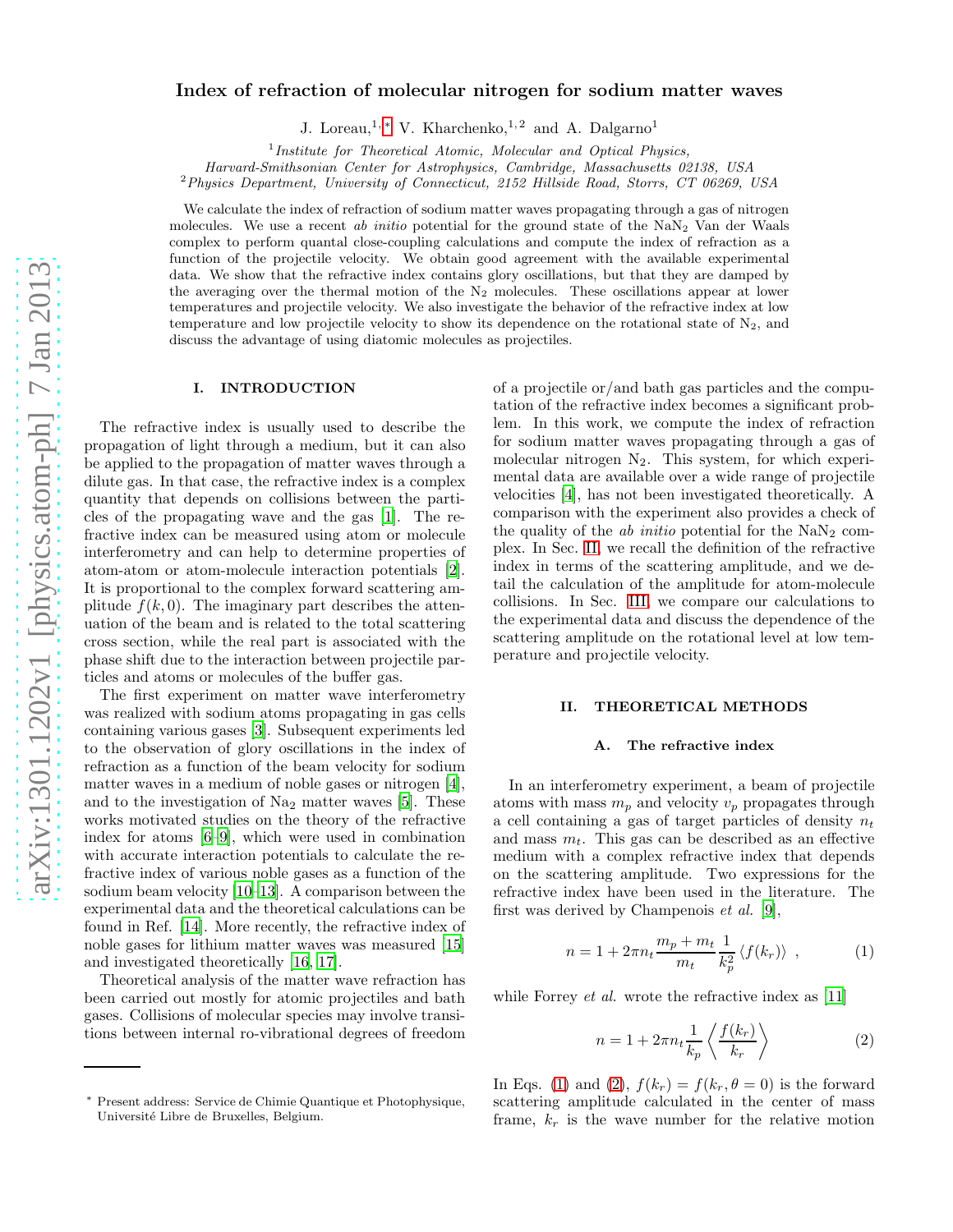of the colliding particles,  $\hbar k_r = \mu v_r$ ,  $\mu$  is the reduced mass of the system, and  $k_p$  is the wave number of the projectile particle in the laboratory frame,  $\hbar k_p = m_p v_p$ . The brackets  $\langle \cdot \rangle$  denote a thermal averaging over the distribution of target atom velocities. The real part of the refractive index is related to the phase shift accumulated by the matter wave due to scattering with the gas, while the imaginary part corresponds to the attenuation of the beam. All the results presented in this work were calculated using the expression [\(2\)](#page-0-3). Eqs. [\(1\)](#page-0-2) and [\(2\)](#page-0-3) can yield very different results at low projectile velocities, as was discussed by Champenois et al. [\[9](#page-5-3)]. However, for the system under consideration we found that the discrepancy between the two formulas was small even at low projectile velocities.

While the real and imaginary parts of the refractive index can in some cases be measured accurately [\[15\]](#page-5-7), it is useful to define the quantity  $\rho$  as the ratio of the phase shift to the attenuation,

<span id="page-1-2"></span>
$$
\rho(v_p) = \frac{\text{Re}(n-1)}{\text{Im}(n)}\ .
$$
\n(3)

The main advantage of measuring  $\rho$  instead of n is that it is independent of the gas density [\[3](#page-4-2)].

# B. Thermal averaging

While the projectile atoms have a definite velocity, this is not the case for the target atoms and a thermal averaging must be carried out. The thermal distribution for the velocity of the target atoms or molecules in the laboratory frame  $v_t$  is given by a Maxwellian function:

<span id="page-1-0"></span>
$$
P(\mathbf{v}_t) = \left(\frac{\beta}{\sqrt{\pi}}\right)^3 \exp\left(-\beta^2 \mathbf{v}_t^2\right) , \qquad \beta^2 = \frac{m_t}{2k_B T} \quad (4)
$$

where  $T$  is the temperature of the target gas. In the experiment [\[4\]](#page-5-0),  $T = 300$  K. However, the scattering amplitude is calculated in the center of mass frame, so that it is necessary to express this distribution as a function of the relative velocity  $\mathbf{v}_r = \mathbf{v}_p - \mathbf{v}_t$ . After integration over the angular part, the distribution [\(4\)](#page-1-0) becomes

<span id="page-1-3"></span>
$$
P(v_r, v_p) = \frac{2\beta}{\sqrt{\pi}} \frac{v_r}{v_p} \exp\left(-\beta^2 (v_p^2 + v_r^2)\right) \sinh\left(2\beta^2 v_p v_r\right)
$$
\n(5)

and the averaging of the scattering amplitude is given by

$$
\langle f(k_r) \rangle = \int_0^\infty f(k_r) P(v_r, v_p) dv_r \tag{6}
$$

# C. Calculation of the scattering amplitude

We calculated the forward scattering amplitude using the quantum close-coupling method [\[18\]](#page-5-11) while treating  $N_2$  as a rigid rotor. The experimental temperature is

much lower than the vibrational spacing of  $N_2$  so that all collisions occur in the ground state of vibrational motion  $v = 0$ . The probability of excitation of N<sub>2</sub> to higher vibrational levels is small at the experimental collision velocities and these channels may be ignored in calculations of the refractive index. The rotational energies of N<sup>2</sup> were obtained using the rotational constant [\[19,](#page-5-12) [20](#page-5-13)]  $\overline{B_e} = 1.99824 \text{ cm}^{-1}.$ 

In the close-coupling method, the wave function is expanded in terms of radial and rotational functions. This expansion is then inserted into the Schrödinger equation, leading to a set of second order equations in which the couplings are represented by matrix elements of the intermolecular potential  $V(R, \theta)$  [\[18,](#page-5-11) [21](#page-5-14)]. The close-coupled (CC) equations take a simple form if the total angular momentum  $J = j + l$  (where j is the angular momentum of  $N_2$  and I is the orbital momentum of the collision) is introduced. The total angular momentum is conserved during the collision, so that the coupled equations are block-diagonal in J. The S matrix elements  $S_{j'l'jl}^{J}$  are obtained from the solution of the CC equations, and the scattering amplitude for the transition from an initial rotational state j with projection  $m_j$  to a final rotational state j' with projection  $m_{j'}$  is given in terms of the S matrix elements as [\[18](#page-5-11)]

$$
f_{jm_j \to j'm_{j'}}(E_r, \theta) = \frac{\sqrt{\pi}}{k_j} \sum_{l} \sum_{l'm_{l'}} i^{l-l'} \sqrt{2l+1} Y_{l'm_{l'}}(\theta)
$$
  
 
$$
\times \sum_{J} (-)^{l+l'+j+j'} (2J+1) \begin{pmatrix} j & l & J \\ m_j & 0 & -M \end{pmatrix}
$$
  
 
$$
\times \begin{pmatrix} j' & l' & J \\ m_{j'} & m_{l'} & -M \end{pmatrix} |\delta_{ll'} \delta_{jj'} - S_{jl,j'l'}|^2 (7)
$$

In this equation,  $Y_{l'm_{l'}}(\theta)$  are the spherical harmonics, M is the projection of  $J$ ,  $k_j = \sqrt{2\mu E_r/\hbar} = \sqrt{2\mu (E - \epsilon_j)/\hbar}$ is the wavenumber in the entrance channel with energy  $\epsilon_j$ ,  $E_r$  is the collision energy, and E is the total (kinetic plus rotor) energy.

For the special case  $\theta = 0$ ,  $Y_{l'm_{l'}}(0) = \sqrt{\frac{2l'+1}{4\pi}} \delta_{m_{l'}}(0)$ and the forward scattering amplitude becomes

<span id="page-1-1"></span>
$$
f_{jm_j \to j'm_j}(E_r, 0) = \frac{1}{2k_j} \sum_{J} \sum_{ll'} i^{l-l'} \sqrt{(2l+1)(2l'+1)}
$$
  
 
$$
\times (-)^{l+l'+j+j'} (2J+1) \begin{pmatrix} j & l & J \\ m_j & 0 & -M \end{pmatrix}
$$
  
 
$$
\times \begin{pmatrix} j' & l' & J \\ m_j & 0 & -M \end{pmatrix} |\delta_{ll'} \delta_{jj'} - S_{jl,j'l'}|^2(8)
$$

In matter wave experiments, the detected particles have the same translational momentum as the projectiles. Therefore, we only need to compute the elastic scattering amplitude

$$
f_{\text{el},j}(E_r, 0) = \frac{1}{2j+1} \sum_{m_j} f_{j m_j \to j m_j}(E_r, 0) ,\qquad (9)
$$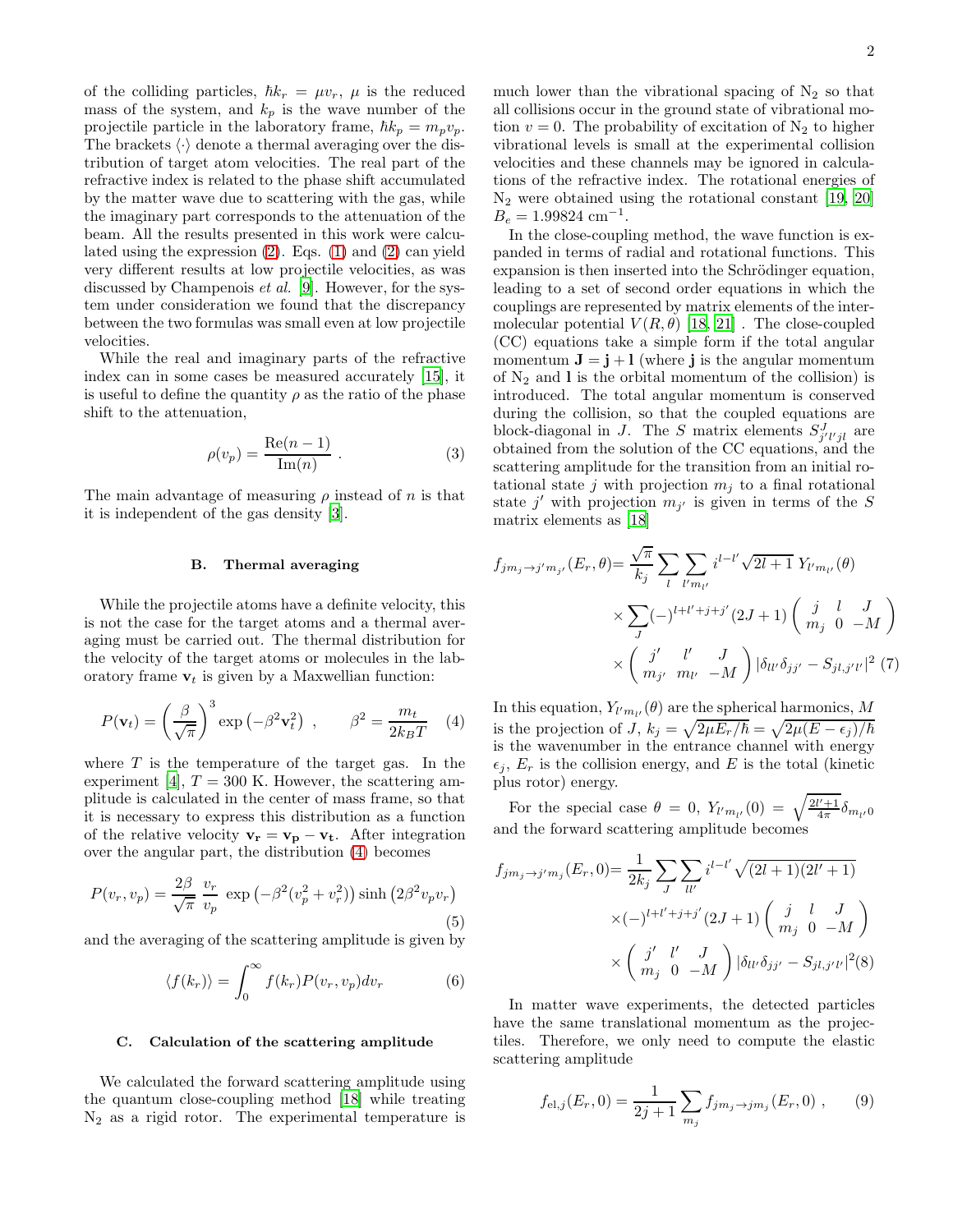which is related to the total collision cross section via the optical theorem

$$
\sigma_{\text{tot},j}(E_r) = \frac{4\pi}{k_r} \text{Im}[f_{\text{el},j}(E_r, 0)] . \qquad (10)
$$

The dependence of the scattering amplitude on the rotational quantum number  $j$  must also be taken into account. If we assume a thermal distribution of rotational levels, the amplitude entering Eq. [\(2\)](#page-0-3) is given by

<span id="page-2-2"></span>
$$
f(k_r) = \sum_{j} p_j(T) f_{\text{el},j}(k_r)
$$
 (11)

where  $p_i(T)$  is the population of the rotational level j with energy  $\epsilon_i$ 

$$
p_j(T) = \frac{(2j+1)\exp(-\epsilon_j/kT)}{\sum_{j'} (2j'+1)\exp(-\epsilon_j'/kT)}\tag{12}
$$

To obtain  $\rho(v_p)$  for a wide range of projectile velocities and temperatures, we computed the scattering amplitude for relative energies between  $10^{-8}$  and  $10^{4}$  cm<sup>-1</sup>. At low energy, the CC equations were solved numerically [\[22](#page-5-15)] using a log-derivative algorithm [\[23](#page-5-16)] on a radial grid from  $R_{\text{min}} = 3.5a_0$  to  $R_{\text{max}} = 150a_0$  for all total angular momenta J until convergence of the sum in Eq.  $(8)$ . At high energy, we used the coupled states  $(CS)$  approximation [\[24](#page-5-17)] as implemented in the non-reactive scattering code MOLSCAT [\[25\]](#page-5-18). The coupled states method leads to a drastic reduction in computational time and is particularly useful at high energy. Above  $1500 \text{ cm}^{-1}$ , the agreement between the elastic cross sections calculated via the CC or CS methods was within 1%.

#### D. Potential energy surface of  $\text{NaN}_2$

We adopted the 2D potential energy surface (PES) calculated ab initio by Loreau et. al. and presented in Ref. [\[26](#page-5-19)]. The potential  $V(R, \theta)$  was obtained using the coupled-cluster method and a large basis set, with the N-N bond fixed to its equilibrium distance  $r_e = 2.0743a_0$ . The potential has a global minimum of  $26.92 \text{ cm}^{-1}$  at a distance  $R_e = 10.47a_0$  between Na and the center of mass of N<sub>2</sub> and at an angle  $\theta_e = 45.0^{\circ}$ . The potential has a saddle point for  $\theta = 90°$  which lies about 4 cm<sup>−</sup><sup>1</sup> above the global minimum. The long range part of the potential was constructed assuming a  $C_6/R^6$  form and using calculated dispersion coefficients [\[26](#page-5-19)], and was joined smoothly to the ab initio points using a switching function. To perform scattering calculations, this potential was expanded in a basis of Legendre polynomials,  $V(R, \theta) = \sum_{\lambda} V_{\lambda}(R) P_{\lambda}(\cos \theta)$ , retaining terms up to  $\lambda = 12$ . Additional terms did not affect the cross sections or scattering amplitudes.

# <span id="page-2-0"></span>III. RESULTS AND DISCUSSION

### A. Comparison with the experiment

The parameter  $\rho(v_p)$ , defined by Eq. [\(3\)](#page-1-2), is shown in Fig. [1](#page-2-1) for projectile velocities between 800 and 3000 ms<sup>-1</sup>, together with the experimental values from Ref. [\[4\]](#page-5-0). These experimental data were obtained using 200 nm gratings at low velocities and 100 nm gratings at higher velocities. We obtain very good agreement between our calculations and experiment for projectile velocities up to around 2000 ms<sup>-1</sup>. However, the theoretical values of  $\rho$ are lower for velocities higher than 2500 ms−<sup>1</sup> . We have no explanation for the discrepancy but our calculations show that it is not due to the contribution of inelastic rotational transitions. It is also unlikely to be due to uncertainties in the calculated potential energy surface, despite the sensitivity of  $\rho$  to it [\[11](#page-5-10)]. Discrepancies also occur in the simpler case of sodium matter waves traveling through noble gases [\[14](#page-5-6)].



<span id="page-2-1"></span>FIG. 1. Comparison between our calculations (full line) and the experimental values (using 200 nm or 100 nm gratings [\[4\]](#page-5-0)) of  $\rho$  as a function of the projectile velocity  $v_p$ . The temperature is  $T = 300$ K.

In contrast to the noble gases, the experimental data and our calculations for  $N_2$  show no sign of glory oscillations. The absence of glory oscillations in the refractive index despite their presence in the  $Na-N_2$  elastic collision cross section [\[26\]](#page-5-19) occurs because they are suppressed by the averaging over the thermal distribution, as found for other systems [\[10,](#page-5-4) [12,](#page-5-20) [17\]](#page-5-9). The averaging depends on the temperature as well as on the mass of the target, and the damping would be weaker for heavier particles or for lower temperatures. However, even with a temperature lower than 300 K, glory oscillations still would not be observable for the range of velocities used in the experi-ment. This is illustrated in Fig. [2,](#page-3-0) which displays  $\rho(v_p)$ for several temperatures and for  $v_p$  between 0 and 3000  $\text{ms}^{-1}$ . It can be seen that  $\rho$  does not present any glory oscillations for projectile velocities between 1000 and 3000  $\text{ms}^{-1}$ , even at low temperature. However, for  $v_p$  below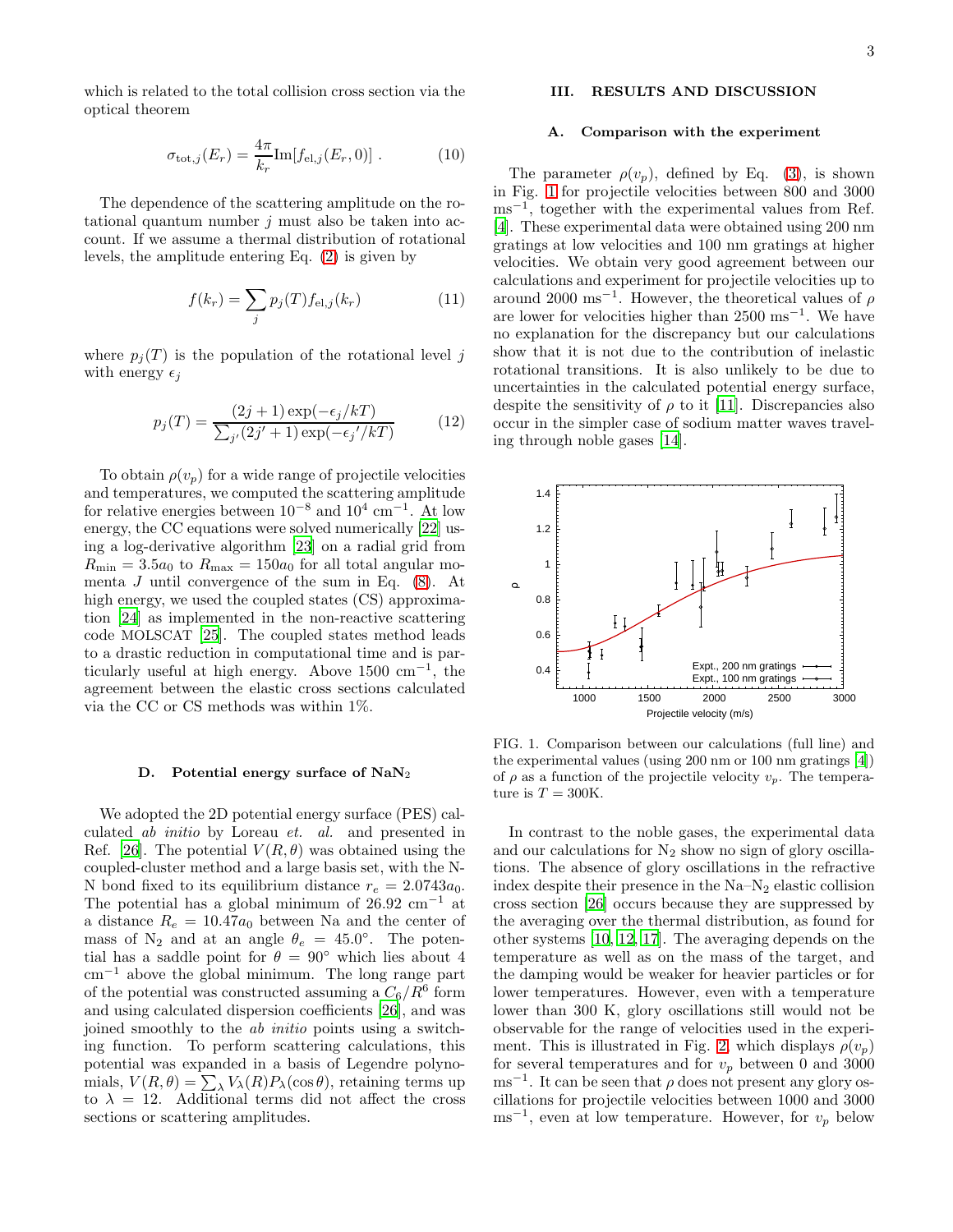1000 ms−<sup>1</sup> , the oscillations start to appear and become more marked as the temperature decreases.



<span id="page-3-0"></span>FIG. 2. Behavior of the ratio  $\rho(v_p)$  for various temperatures.

This can be understood by looking directly at the forward scattering amplitude, shown in the top panel of Fig. [3](#page-3-1) for energies between 0.5 and  $10^4$  cm<sup>-1</sup>. Glory oscillations are indeed present in both the real and imaginary parts of the amplitude, but they are restricted to low energy. The scattering amplitude is shown for the rotational level  $j = 7$ , which is the most populated at  $T = 300$  K. The amplitude is almost independent of the rotational level over the energy range considered, as already noted for the scattering cross sections [\[26\]](#page-5-19). The j−averaging [\(11\)](#page-2-2) has therefore no effect on the value of  $\rho$  under the experimental conditions.

The distribution [\(5\)](#page-1-3) is shown in the bottom panel of Fig. [3](#page-3-1) for the lowest and highest projectile velocities used in the experiment. These distributions probe the scattering amplitude in the region where no glory oscillations are present, so that the averaging of  $f(k_r)$  does not yield any oscillations in  $\rho(v_p)$ . If we decrease T and  $v_p$ , it becomes possible to scan the glory oscillations that are present at lower collision energy. At the lowest temperature shown in Fig. [2](#page-3-0)  $(T = 2K)$ , the thermal distribution [\(5\)](#page-1-3) is so narrow that the features of the scattering amplitude are directly reflected in  $\rho(v_p)$ ; in particular, each maximum (minimum) of  $\rho$  corresponds to a maximum (minimum) in the scattering amplitude.

The scattering amplitude also shows a resonance structure at energies below the depth of the potential (27 cm<sup>−</sup><sup>1</sup> ), which has been discussed in Ref. [\[26\]](#page-5-19). This structure depends on the rotational level j.

Finally, we also calculated  $\rho(v_p)$  using Eq. [\(1\)](#page-0-2) instead of Eq. [\(2\)](#page-0-3). We found that the two formulas give results that agree within a few percent, even at low projectile velocities.



<span id="page-3-1"></span>FIG. 3. Top panel: real and imaginary parts of the forward scattering amplitude  $f(k)$  as a function of the relative energy for  $j = 7$ . Bottom panel: distribution function [\(5\)](#page-1-3) as a function of the relative energy for  $T = 300$  K.

# B. Molecular matter waves

An interesting question for matter wave interferometry involving molecules is whether exchanging the projectile and target (i.e., using a beam of molecules traveling through a cell of atoms) can provide new insights, in particular related to the determination of properties of the interaction potential. For example, it has already been pointed out in the case of atom interferometry that the magnitude and sign of the scattering length can be obtained by measuring  $\rho$  [\[6,](#page-5-2) [12\]](#page-5-20). Apart from the difference in mass, which modifies the thermal distribution [\(5\)](#page-1-3), the most obvious consequence of using molecules as projectiles is that if the molecules can be prepared in a definite rovibrational level, then an interferometry experiment could lead to insights into the nature of the interaction potential involving those specific levels. This would be particularly interesting at low temperature as  $\rho$  is then expected to be strongly dependent on v and j.

In the following, we will use the scattering amplitudes calculated in the previous section to investigate the behavior of  $\rho$  at low projectile velocity and temperature. We assume that a beam of nitrogen molecules prepared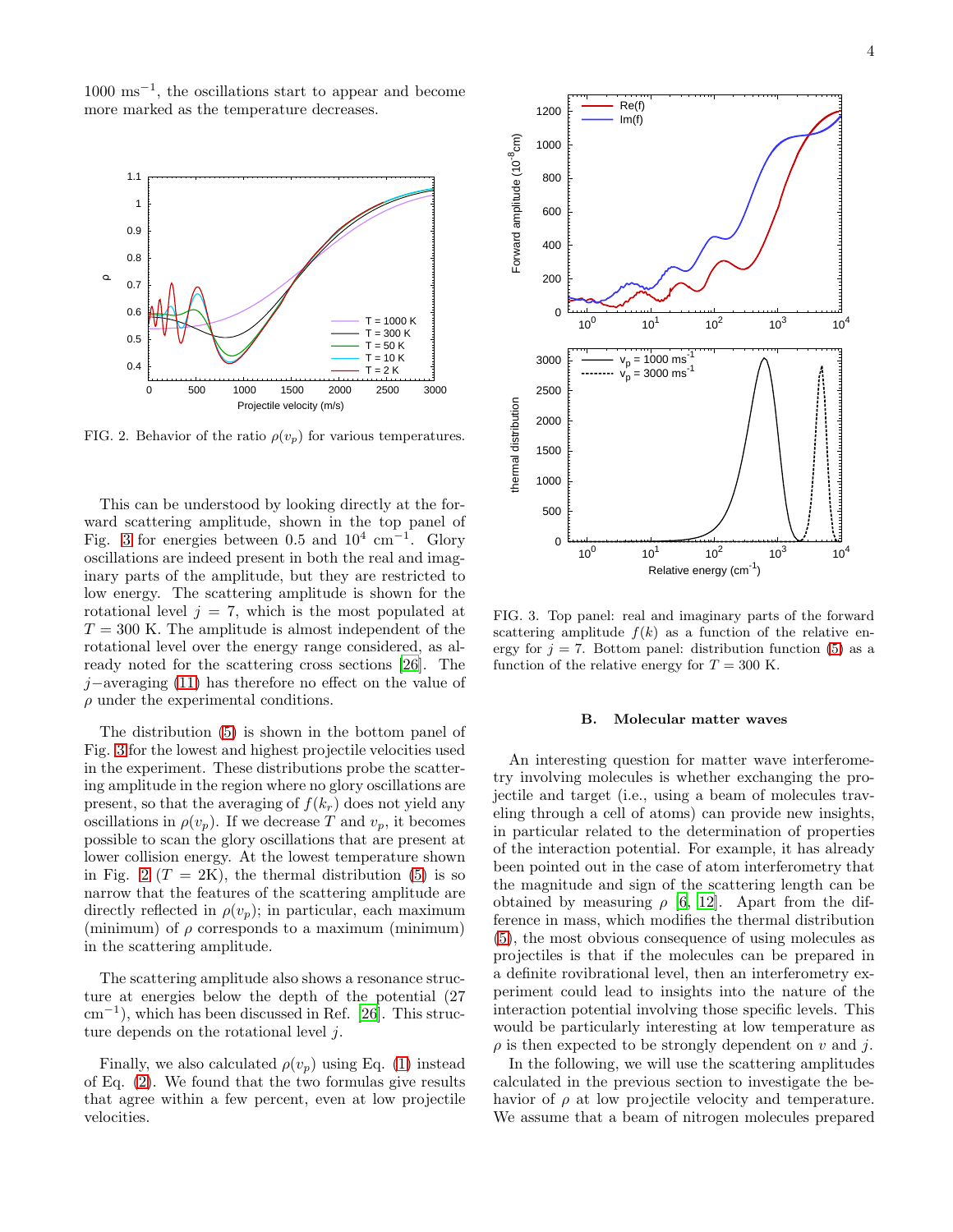in a given rotational state travels through a gas cell of sodium atoms at a temperature  $T = 10^{-8}$  K, so as to avoid any effect of the thermal averaging. As a consequence, the two formulas [\(1\)](#page-0-2) and [\(2\)](#page-0-3) give the same value for  $\rho$ .

In the s-wave regime, the scattering amplitude can be written in term of the phase shift  $\delta_0$  as

<span id="page-4-3"></span>
$$
f(k_r) = \frac{\exp(2i\delta_0) - 1}{2ik_r} \approx \frac{\delta_0}{k_r} = -a \tag{13}
$$

since  $\delta_0 = -k_r a$  in the limit  $k_r \to 0$ , where a is the scattering length. In the case of atom-molecule collisions, the molecule may be in a ro-vibrationally excited state and the scattering length can be complex,  $a = \alpha - i\beta$ . The imaginary part  $\beta$  is related to the inelastic cross section by  $\beta = k_r \sigma_{\text{inel}}/4\pi$  in the limit  $k_r \to 0$  [\[27\]](#page-5-21), and the elastic cross section is given by  $\sigma_{el} = 4\pi(\alpha^2 + \beta^2)$ . Using Eq. [\(13\)](#page-4-3), we see that the s-wave amplitude is given in the limit  $k_r \to 0$  by  $f = -\alpha + i\beta$ , so that  $\rho = -\alpha/\beta$ .

In the case of Na-N<sub>2</sub> scattering,  $\beta = 0$  for  $j = 0$  and  $j = 1$  so for these levels  $\rho$  will tend to  $\pm \infty$  when  $k_r \to 0$ . On the other hand, for  $j > 1$  quenching to levels  $j' < j$ is possible and  $\rho$  will be constant. Its value will depend on the relative contribution of elastic and inelastic scattering to the total cross section. We computed the ratio  $\rho$  at low velocity and temperature for various rotational levels. The results for  $j = 0, 3, 5$  and 6 are illustrated in Fig. [4.](#page-4-4) For  $j = 0$ ,  $\alpha$  is positive and  $\rho$  decreases to  $-\infty$ , as expected. For  $j = 3$  or  $j = 5$ ,  $\alpha$  is negative and has a similar magnitude as  $\beta$  so that  $\rho \approx 1$ , while for  $j = 6$  $\alpha$  is positive and much greater than  $\beta$ . The behavior of  $\rho$  can be understood from Eq. [\(13\)](#page-4-3) by retaining higher order terms in the expansion of  $\exp(2i\delta_0)$ . For example, keeping second order terms in the k-expansion of the scattering amplitude, we find that the real part of the scattering amplitude for  $j = 0$  is still  $\text{Re}(f) = -\alpha$ , while the imaginary part is  $\text{Im}(f) = k_r \alpha^2$ . Therefore, for this level  $\rho$  can be approximated at low energy by [\[28\]](#page-5-22)

<span id="page-4-5"></span>
$$
\rho \approx -\frac{1}{k_r \alpha} \tag{14}
$$

This function is shown in dashed line in Fig. [4](#page-4-4) and agrees very well with the full calculation up to  $v_p \sim 1 \text{ ms}^{-1}$ .

It should also be noted that at projectile velocities  $v_p > 20$  ms<sup>-1</sup>, the value of  $\rho$  becomes almost independent of the rotational level  $j$ , as indicated previously. Therefore, it is clear that at high temperatures and projectile velocities, the  $Na-N_2$  system does not represent a good experimental case to extract information about the interaction potential from matter wave interferometry. Other systems such as Na<sub>2</sub>-He (recently studied by Björgen  $et$ al. [\[17](#page-5-9)]) could be be more promising as  $\rho$  seems to have a dependence on the rotational level at higher projectile velocities.



<span id="page-4-4"></span>FIG. 4. Behavior of  $\rho(v_p)$  for various rotational levels at low projectile velocity and a temperature  $T = 10^{-8}$  K. The dashed line corresponds to Eq. [\(14\)](#page-4-5).

# IV. CONCLUSION

We computed the index of refraction of sodium matter waves propagating through a molecular nitrogen gas. We obtained the scattering amplitude by performing fully quantal calculations using an accurate ab initio potential energy surface for the  $\text{NaN}_2$  complex. The value of the ratio  $\rho$  of the real to the imaginary part of the scattering amplitude agrees well with the experiment except at the highest experimental projectile velocities. We showed that no glory oscillations were observed in the experiment due to the fact that both the temperature and the sodium velocity were too high. Finally, we discussed the behavior of  $\rho$  in the ultracold regime and its dependence on the rotational level of  $N_2$ . We showed that for ultracold collisions the refractive index is very sensitive to the values of the molecular rotational quantum numbers. This sensitivity may be used for an accurate determination of parameters of the j−dependent interaction potentials in atom-molecule systems.

### ACKNOWLEDGMENTS

We thank T. Tscherbul for his help with computational issues. This work was supported by the U.S. Department of Energy.

<span id="page-4-0"></span>[1] M. Lax, *Rev. Mod. Phys.* 23, 287 (1951).

Press, San Diego, 1997.

<span id="page-4-1"></span>[2] P. Berman, editor, *Atom interferometry*, Academic

<span id="page-4-2"></span>[3] J. Schmiedmayer, M. S. Chapman, C. R. Ekstrom,